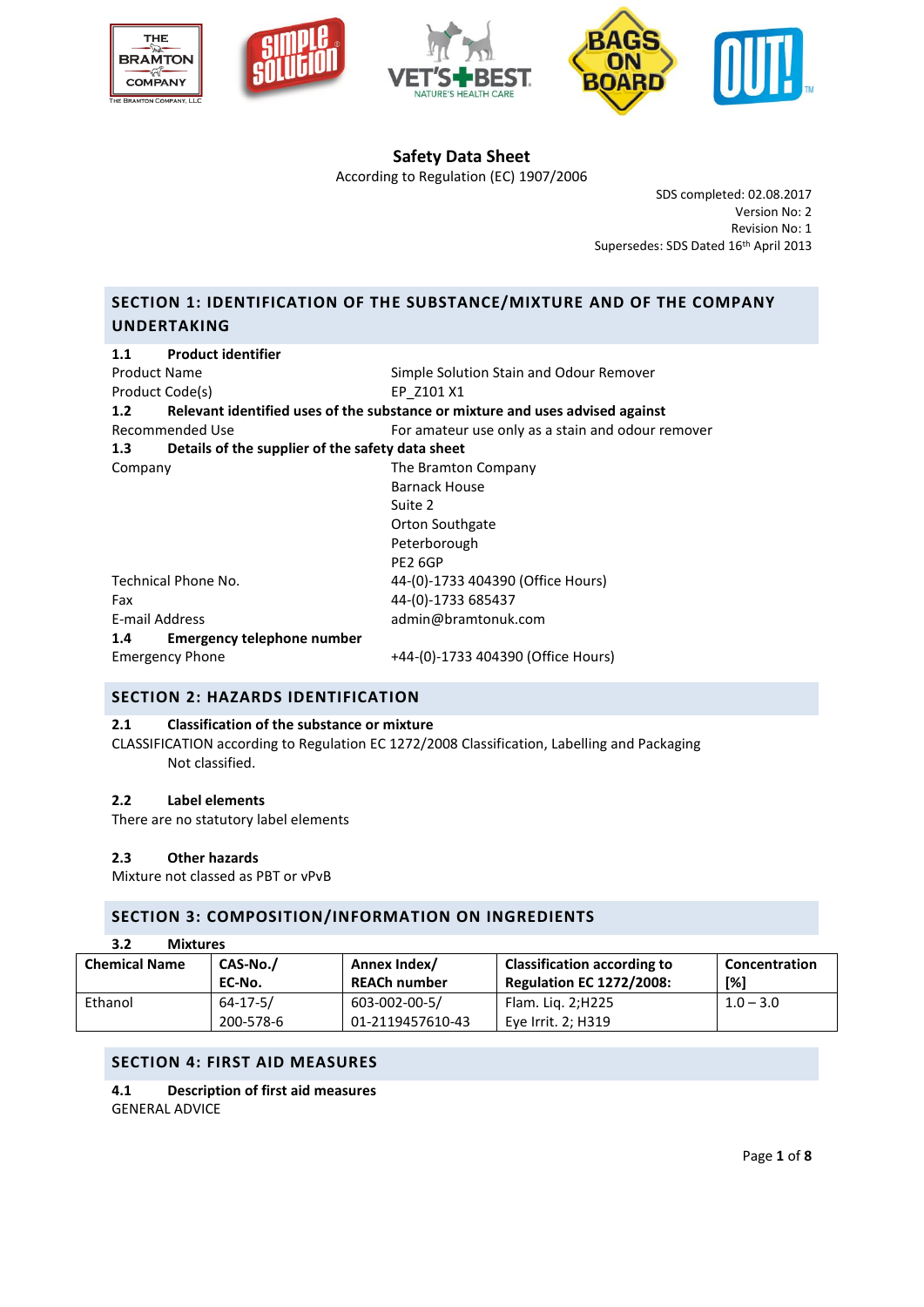







According to Regulation (EC) 1907/2006

SDS completed: 02.08.2017 Version No: 2 Revision No: 1 Supersedes: SDS Dated 16th April 2013

Consult a physician in all cases of doubt. Show this safety data sheet to the doctor in attendance.

#### AFTER INHALATION

If breathed in, move person into fresh air.

#### AFTER SKIN CONTACT

Wash off with soap and water.

#### AFTER EYE CONTACT

Rinse thoroughly with plenty of water for at least 15 minutes, if any soreness or irritation persists seek medical advice.

#### AFTER INGESTION

Do NOT induce vomiting. Never give anything by mouth to an unconscious person. Rinse mouth with water. Obtain medical advice if any irritation persists.

#### **4.2 Most important symptoms and effects, both acute and delayed**

None reported.

## **4.3 Indication of any immediate medical attention and special treatment needed**

None reported.

## **SECTION 5: FIRE FIGHTING MEASURES**

#### **5.1 Extinguishing media**

#### EXTINGUISHING MEDIA

Suitable extinguishing media: Not expected to be flammable. Use water spray, alcohol-resistant foam, dry chemical or carbon dioxide.

#### **5.2 Special hazards arising from the substance or mixture**

Not expected to be flammable. When exposed to high temperatures, the preparation may release dangerous decomposition products such as carbon monoxide and dioxide, smoke and/or nitrogen oxide. Material can create slippery conditions.

#### **5.3 Advice for firefighters**

Firefighters should wear a self-contained breathing apparatus and full protective gear. SPECIFIC METHOD(S) OF FIRE FIGHTING Use water spray to cool fire-exposed containers.

## **SECTION 6: ACCIDENTAL RELEASE MEASURES**

#### **6.1 Personal precautions, protective equipment and emergency procedures**

Avoid contact with skin, eyes, and clothing. Use personal protective equipment. Refer to protective measures listed in sections 7 and 8. Prevent further leakage or spillage if safe to do so. Material can create slippery conditions

#### **6.2 Environmental precautions**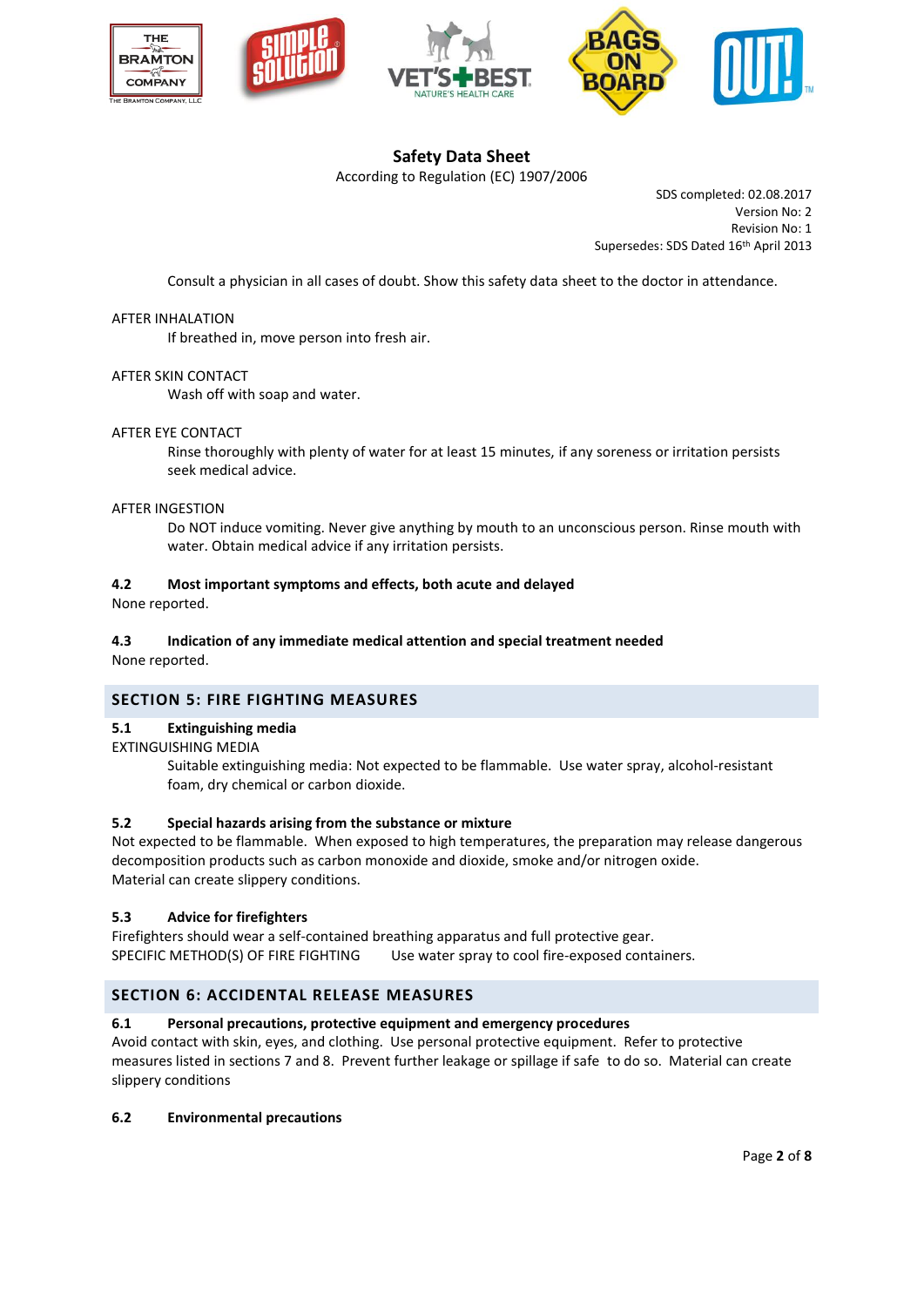







According to Regulation (EC) 1907/2006

SDS completed: 02.08.2017 Version No: 2 Revision No: 1 Supersedes: SDS Dated 16th April 2013

Avoid release of neat product into surface water and sanitary sewage system.

### **6.3 Methods and material for containment and cleaning up**

#### Methods for Containment

Contain spillage, soak up with non-combustible absorbent material, (e.g. sand, earth, diatomaceous earth, vermiculite) and transfer to a container for disposal according to local / national regulations (see section 13). Methods for Cleaning up

Clean preferably with a detergent, do not use solvents.

#### **6.4. Reference to other sections**

Refer to sections 7, 8 and 13

## **SECTION 7: HANDLING AND STORAGE**

### **7.1 Precautions for safe handling**

Avoid contact with skin, eyes and clothing. Avoid breathing vapors or mists. Do not eat, drink or smoke when using this product. Ensure adequate ventilation.

### **7.2 Conditions for safe storage, including any incompatibilities**

Store in original container. Keep containers tightly closed in a dry, cool and well-ventilated place. Keep out of the reach of children.

## **7.3 Specific end use(s)**

For amateur use only as a stain and odour remover.

## **SECTION 8: EXPOSURE CONTROLS / PERSONAL PROTECTION**

#### **8.1 Control parameters**

**Components with Workplace Exposure Limits:** 

**ETHANOL**

**UK:**

**Workplace exposure Limits as defined by UK HSE in document EH40/2005:**

| <b>Substance</b> | <b>CAS number</b> | <b>Workplace Exposure Limit</b>                               |             | <b>Comments</b>                                                 |             |                                                                                                                                   |
|------------------|-------------------|---------------------------------------------------------------|-------------|-----------------------------------------------------------------|-------------|-----------------------------------------------------------------------------------------------------------------------------------|
|                  |                   | Long-term exposure<br>limit<br>(8-hr TWA reference<br>period) |             | Short-term exposure<br>limit<br>(15 minute reference<br>period) |             | The Carc, Sen and Sk<br>notations are not<br>exhaustive.<br><b>Notations have been</b><br>applied to the<br>substances identified |
|                  |                   | ppm                                                           | $mg.m^{-3}$ | ppm                                                             | $mg.m^{-3}$ | in IOELV Directives*                                                                                                              |
| Ethanol          | $64 - 17 - 5$     | 1000                                                          | 1920        |                                                                 |             |                                                                                                                                   |

\*IOELV – Indicative Occupational Exposure Limit Values (IOLEV).

Sk = Can be absorbed through the skin.

#### **Germany:**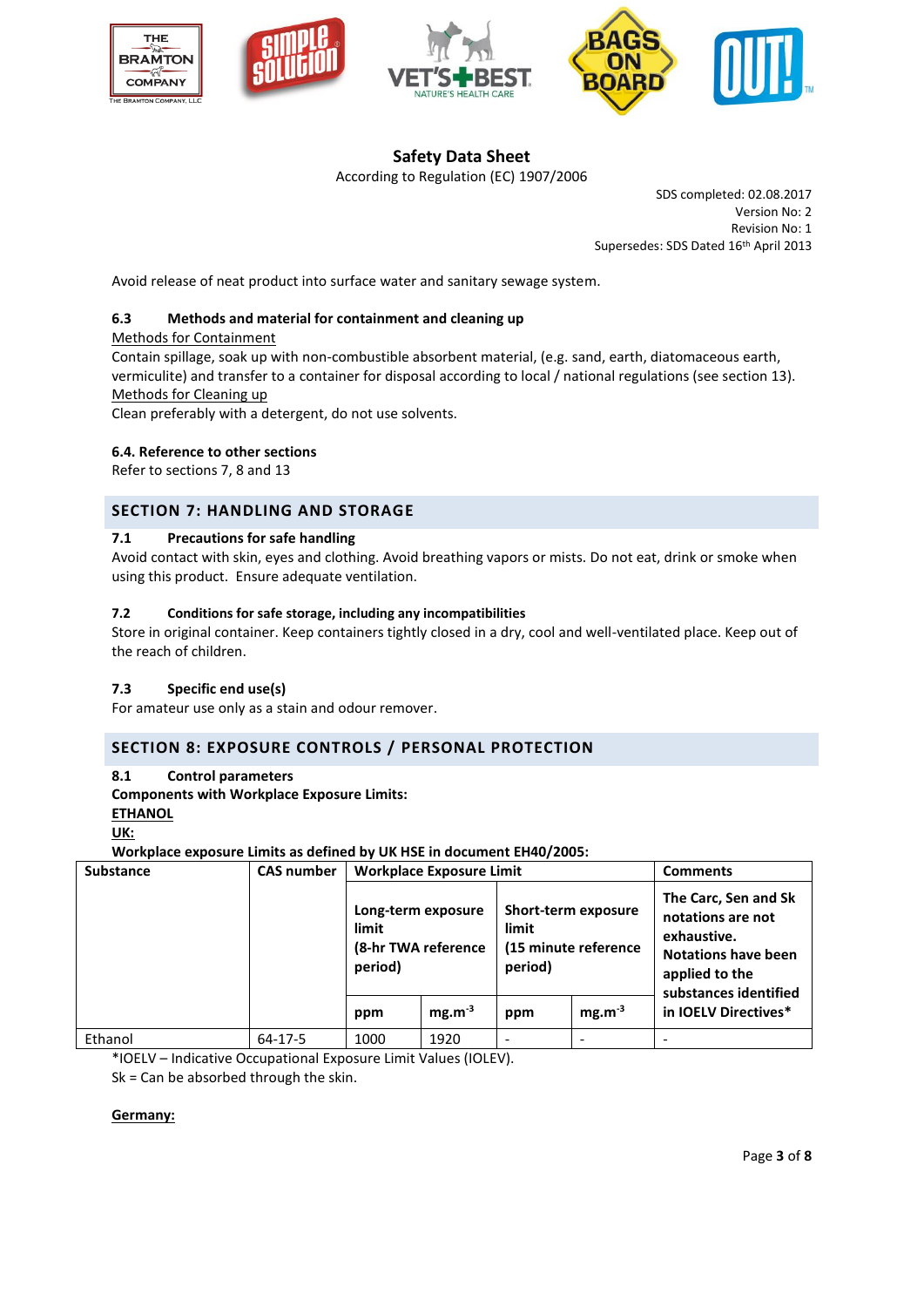







According to Regulation (EC) 1907/2006

SDS completed: 02.08.2017 Version No: 2 Revision No: 1 Supersedes: SDS Dated 16th April 2013

| TRGS 900 Occupational exposure limit value: | 960 mg/m <sup>3</sup> |
|---------------------------------------------|-----------------------|
| TRGS 900 Occupational exposure limit value: | 500 ppm               |
| Excess factor:                              | 2(11)                 |
| Remark (TRGS 900):                          | DFG. Y                |

## **DNELs and PNECs for components where available: ETHANOL:**

| Type        | <b>Effect</b> | Value                 | Population |
|-------------|---------------|-----------------------|------------|
| <b>DNEL</b> | Inhalation    | 950 mg/m <sup>3</sup> | Industry   |
| <b>DNEL</b> | Dermal        | 343 mg/m <sup>3</sup> | Industry   |
| <b>DNEL</b> | Inhalation    | 114 mg/m <sup>3</sup> | Consumer   |
| <b>DNEL</b> | Dermal        | 206 mg/m <sup>3</sup> | Consumer   |
| <b>DNEL</b> | Oral          | 87 mg/m $3$           | Consumer   |
| <b>PNEC</b> | Freshwater    | $0.96$ mg/l           |            |
| <b>PNEC</b> | Marinewater   | $0.79$ mg/l           |            |

**Source:** Univar SDS date: 08/05/2013

## **8.2 Exposure controls**

Engineering Measures

General ventilation is normally adequate

Personal Protective Equipment

Use personal protection equipment as per Directive 89/686/EEC

Hand Protection

Long term use eg: continuous wear or immersion;. Wear suitable protective gloves conforming to EN 374. Type of gloves suggested :. Nitrile rubber. PVC. Neoprene gloves. For break through times, refer to glove manufacturers recommendations.

Eye Protection

Safety glasses if the method of use presents the likelihood of eye contact. Approved to EN 166.

General Hygiene Considerations

Do not eat, drink or smoke when using this product. Handle in accordance with good industrial hygiene and safety practice. Wash hands before breaks and at the end of workday.

## **SECTION 9: PHYSICAL AND CHEMICAL PROPERTIES**

## **9.1 Information on basic physical and chemical properties**

| Appearance:             | Light yellow    |
|-------------------------|-----------------|
| Physical State:         | liquid          |
| Odour:                  | Vanilla         |
| рH                      | 6.0             |
| Boiling point:          | 100 °C          |
| Melting point:          | $-5^{\circ}$ C  |
| <b>Flash Point</b>      | $>62^{\circ}$ C |
| <b>Specific Gravity</b> | 1.0 $g/cm^{3}$  |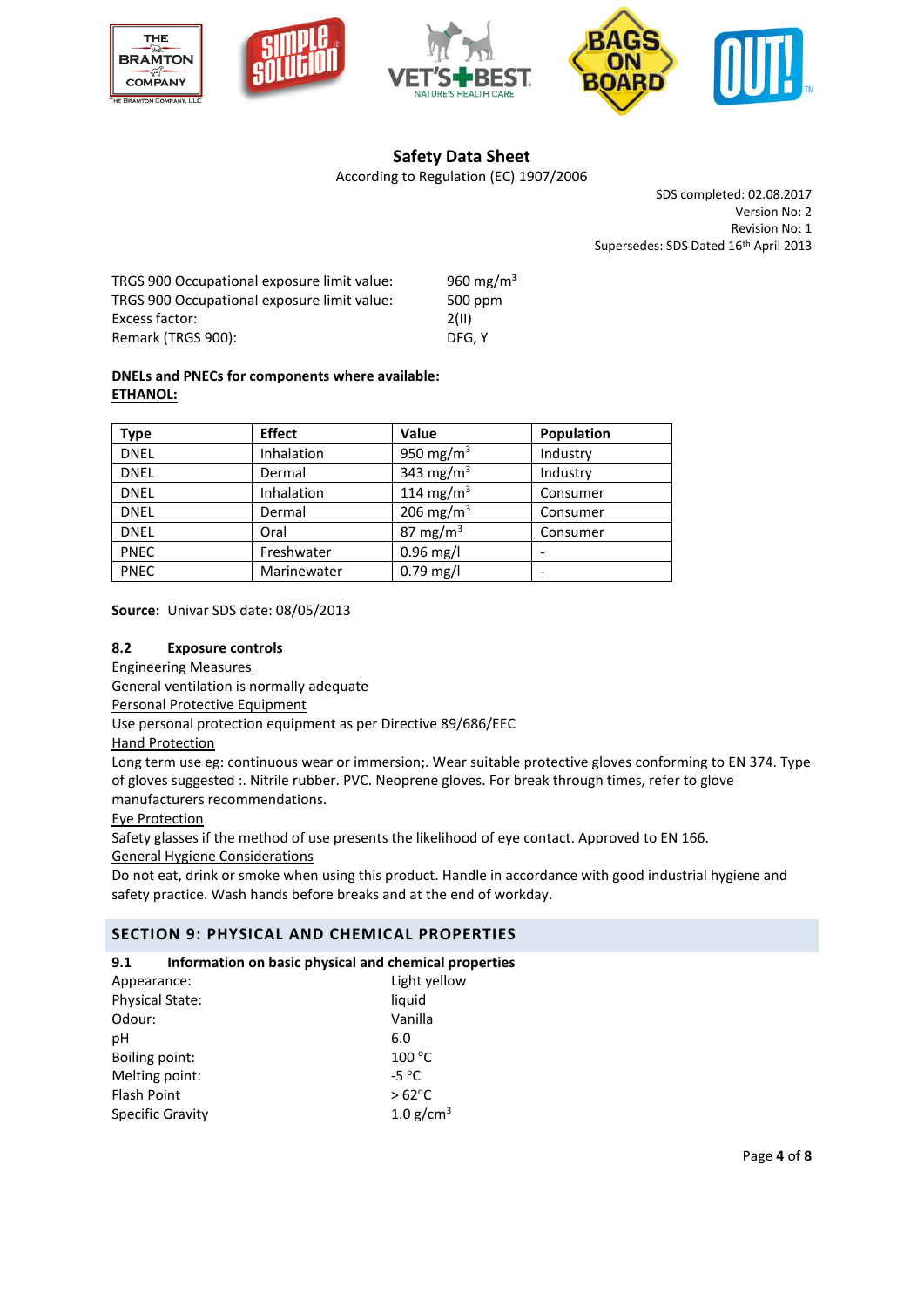







## **Safety Data Sheet** According to Regulation (EC) 1907/2006

SDS completed: 02.08.2017 Version No: 2 Revision No: 1 Supersedes: SDS Dated 16th April 2013

Viscosity **No information available** Solubility Soluble in water Autoignition Temperature No information available Flammability Limits in Air % Not applicable Evaporation Rate Noinformation available Vapor Pressure **No information available** Vapor Density **No information available** Explosive properties No information available Oxidizing Properties **No information available** VOC Content (%) 2.57 %

### **9.2 Other information**

None available.

## **SECTION 10: STABILITY AND REACTIVITY**

### **10.1 Reactivity**

No reactions reported.

#### **10.2 Chemical stability**

Stability: Stable under recommended storage conditions. Materials to Avoid: No chemical incompatibility is known.

#### **10.3 Possibility of hazardous reactions**

None reported.

#### **10.4 Conditions to avoid**

Keep out of direct sunlight. Keep container tightly closed.

#### **10.5 Incompatible materials**

None reported.

#### **10.6 Hazardous decomposition products**

Hazardous Polymerization: Will not occur No chemical incompatibility is known.

## **SECTION 11: TOXICOLOGICAL INFORMATION**

#### **11.1 Information on toxicological effects**

| Acute toxicity:                    | Not expected to be toxic.                                        |
|------------------------------------|------------------------------------------------------------------|
| Skin corrosion/irritation:         | Product is not classified as a skin corrosive/irritant.          |
| Serious eye damage/irritation:     | Product is not classified as causing eye damage or irritation.   |
| Respiratory or skin sensitisation: | Product is not classified for respiratory or skin sensitisation. |
| Germ cell mutagenicity:            | No information specified.                                        |
| Carcinogenicity:                   | No information specified.                                        |
| Reproductive toxicity:             | No information specified.                                        |
|                                    |                                                                  |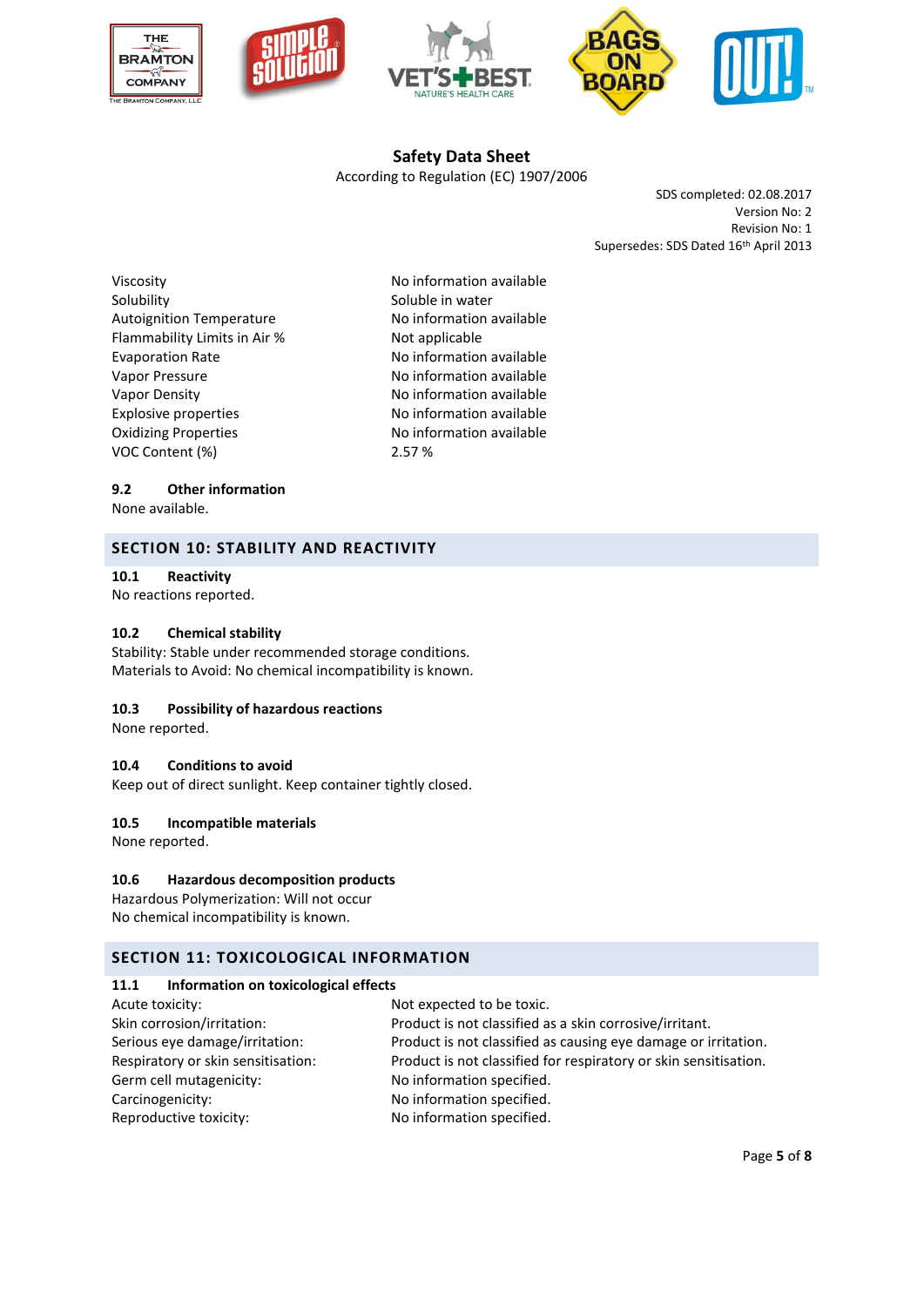







According to Regulation (EC) 1907/2006

SDS completed: 02.08.2017 Version No: 2 Revision No: 1 Supersedes: SDS Dated 16th April 2013

STOT-repeated exposure: No information specified. Aspiration hazard: No information specified.

STOT-single exposure: Product is not classified as having Specific Target Organ Toxicity for single exposure

## **Toxicity information on ingredients where available: Ethanol:**

Acute toxicity - oral Acute toxicity oral ( $LD_{50}$  mg/kg) 10,740 Species and the state of the state rate OECD 401: Acute Oral Toxicity; Experimental value)

Acute toxicity - dermal Acute toxicity dermal (LD<sub>50</sub>mg/kg) >16,000 Species: Rabbit Literature study

**Source:** Barrettine SDS, 04/08/2016

## **SECTION 12: ECOLOGICAL INFORMATION**

## **12.1 Toxicity**

The mixture is not classified as harmful to the environment.

## **Ecotoxicity information on ingredients where available:**

#### **Ethanol:**

LC50 fish: 13000 mg/l (LC50; 96 h; Salmo gairdneri; Static system; Fresh water) Persistence and degradability: Readily biodegradable in water. Biodegradable in soil. No (test)data available on mobility of the substance. Biochemical oxygen demand (BOD): 0.8 - 0.967 g O<sub>2</sub>/g substance

| <b>PIOCHCHILGH OXYGCH GCHIGHG (POD).</b> | 0,0,0,0,0,0,0,0          |
|------------------------------------------|--------------------------|
| Chemical oxygen demand (COD):            | 1,70 g $O_2/g$ substance |
| Theoretical Oxygen Demand ThOD:          | 2,10 g $O2/g$ substance  |

**Source:** Barrettine SDS, 04/08/2016

## **12.2 Persistence and degradability**

The surfactant(s) contained in this preparation complies (comply) with the biodegradability criteria as laid down in Regulation (EC) No.648/2004 on detergents. Data to support this assertion are held at the disposal of the competent authorities of the Member States and will be made available to them, at their direct request or at the request of a detergent manufacturer.

## **12.3 Bioaccumulative potential**

Information not available.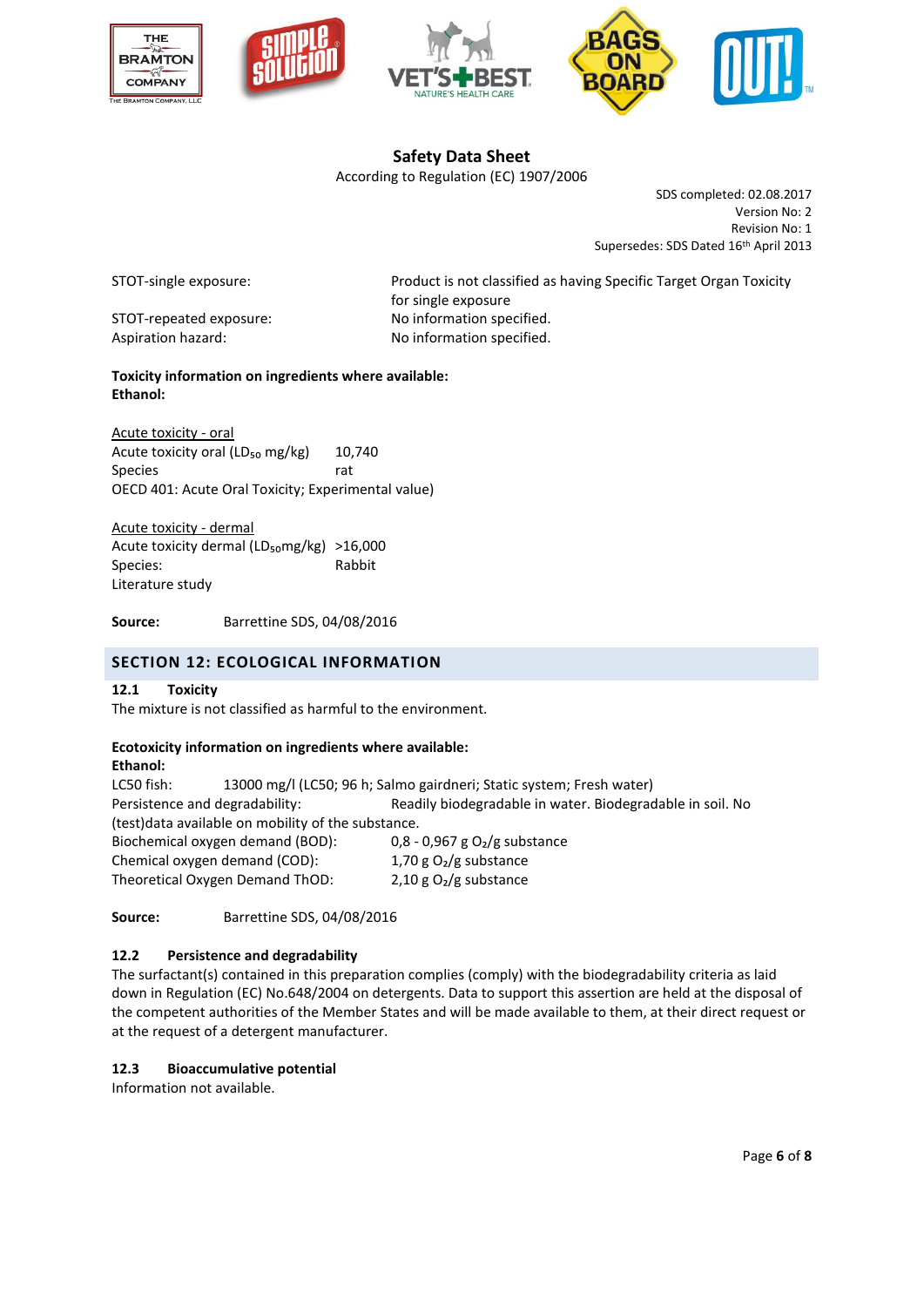







According to Regulation (EC) 1907/2006

SDS completed: 02.08.2017 Version No: 2 Revision No: 1 Supersedes: SDS Dated 16th April 2013

### **12.4 Mobility in soil**

Soluble in water.

### **12.5 Results of PBT and vPvB assessment**

The components in this formulation do not meet the criteria for classification as PBT or vPvB, as defined under the regulation EC 1907/2006.

#### **12.6 Other adverse effects**

None specified.

### **SECTION 13: DISPOSAL CONSIDERATIONS**

#### **13.1 Waste treatment methods**

*Waste from Residues / Unused Products*

The used product can be drained to sewage if it does not contain hazardous materials and the pH is neutral (typically 5.5 to 9).

*Contaminated Packaging*

Empty remaining contents. Empty containers should be taken for local recycling, recovery or waste disposal. Recycle according to official regulations.

*EWC waste disposal No*

The following EWC/ AVV waste codes may be applicable: 07 06 01\* aqueous washing liquids and mother liquors

*Other Information*

According to the European Waste Catalogue, Waste Codes are not product specific, but application specific.

#### **SECTION 14: TRANSPORT INFORMATION**

**14.1 UN number** Not classified

#### **14.2 UN proper shipping name**

Not classified

## **14.3 Transport hazard class(es)**

Not classified

## **14.4 Packing group**

Not classified

#### **14.5 Environmental hazards**

Not classified

#### **14.6 Special precautions for user**

Remarks:

Not classified as hazardous according to ADR European Agreement Concerning the International Carriage of Dangerous Goods by Road.